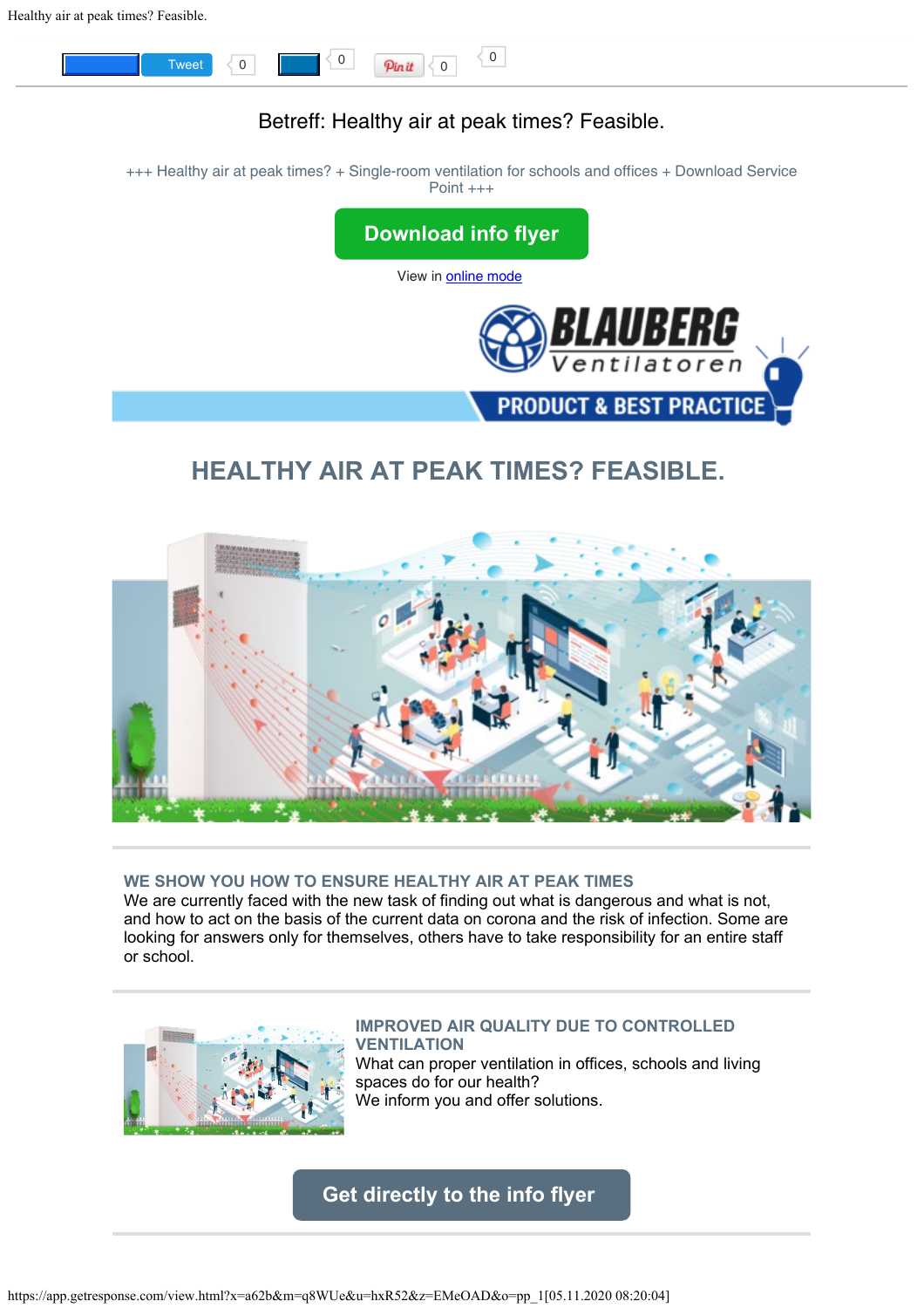## **THE SOLUTION: SINGLE-ROOM VENTILATION UNITS FOR EASY RETROFITTING**

#### **VARIANT I:**

Up to an air volume of 1200 m<sup>3</sup>: The CIVIC series EC DB/LB is ideal for large offices and school classes.

Wherever people get together indoors, sufficient fresh air must be provided, especially now. Pure circulation and filtering of the room air is not sufficient to improve the O2/CO2 level. Single-room ventilation systems ensure the removal of used air and the supply of fresh air.



# **[Get directly to the](https://blaubergventilatoren.de/en/news/article/new-civic-single-room-ventilation-units-with-air-flow-capacity-up-to-1200-mh?utm_source=getresponse&utm_medium=email&utm_campaign=intern_marketing&utm_content=Healthy%20air%20at%20peak%20times%3F%20Feasible.) [products](https://blaubergventilatoren.de/en/news/article/new-civic-single-room-ventilation-units-with-air-flow-capacity-up-to-1200-mh?utm_source=getresponse&utm_medium=email&utm_campaign=intern_marketing&utm_content=Healthy%20air%20at%20peak%20times%3F%20Feasible.)**

### **VARIANT II and III:**

Applicable for smaller rooms: Freshbox and Vento Experts Our well-known top sellers and proven single-room ventilation units score once again - they support the ideal ventilation of smaller offices and apartments and, in addition, are energy-efficient. The heat of the room is largely retained. Find detailed information here:



# **[Get directly to the](https://blaubergventilatoren.de/en/catalog/single-room-air-handling-units-with-heat-recovery?utm_source=getresponse&utm_medium=email&utm_campaign=intern_marketing&utm_content=Healthy%20air%20at%20peak%20times%3F%20Feasible.) [products](https://blaubergventilatoren.de/en/catalog/single-room-air-handling-units-with-heat-recovery?utm_source=getresponse&utm_medium=email&utm_campaign=intern_marketing&utm_content=Healthy%20air%20at%20peak%20times%3F%20Feasible.)**



## **NEW AT THE DOWNLOAD SERVICE POINT**

Useful information about aerosols and ventilation We have extended our download service point by the present topic "aerosols". Get the new download package for free.

# **[To the Download Service Point](https://www.einzelraumlueftung.de/download-service-point/?utm_source=getresponse&utm_medium=email&utm_campaign=intern_marketing&utm_content=Healthy%20air%20at%20peak%20times%3F%20Feasible.)**

## **MARKETING MATERIALS IN YOUR LANGUAGE**

Interested in print or digital material in your language? This is our free marketing support: You choose your desired marketing materials, translate them into your language and send us an e-mail. We take care of the creative and graphic implementation for free. You receive a pdf, ready for printing.